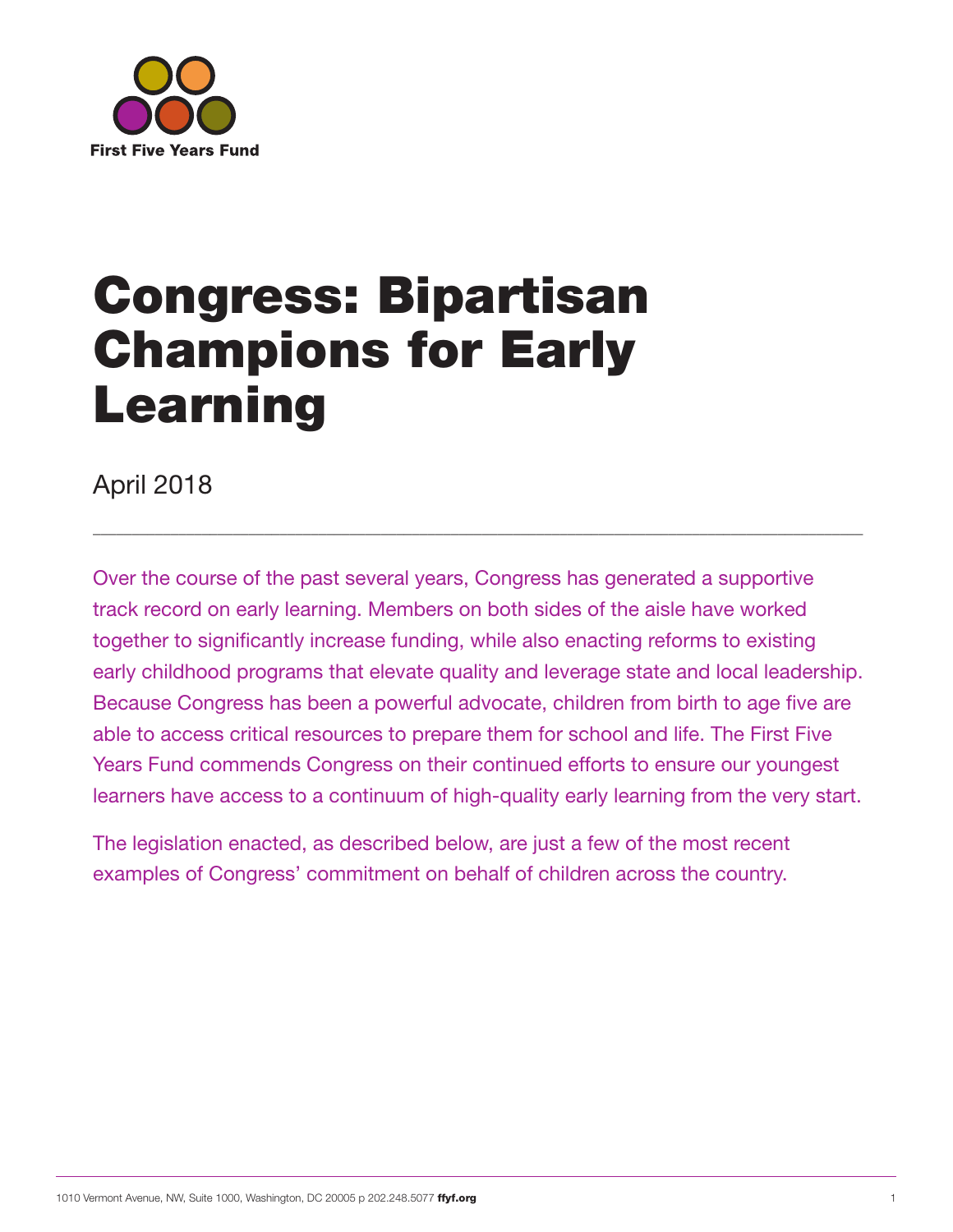

| <b>Congressional</b><br><b>Accomplishment</b>                                                                                                           | <b>Description</b>                                                                                                                                                                                                                                                                                                                                                                                                                                                                                                                                                                                                                                                                                                                                                                                                                              | <b>What This</b><br><b>Means For Kids</b>                                                                                                                                                                                                                                                                                                                                                                                                                                                                                                                                                                                  |
|---------------------------------------------------------------------------------------------------------------------------------------------------------|-------------------------------------------------------------------------------------------------------------------------------------------------------------------------------------------------------------------------------------------------------------------------------------------------------------------------------------------------------------------------------------------------------------------------------------------------------------------------------------------------------------------------------------------------------------------------------------------------------------------------------------------------------------------------------------------------------------------------------------------------------------------------------------------------------------------------------------------------|----------------------------------------------------------------------------------------------------------------------------------------------------------------------------------------------------------------------------------------------------------------------------------------------------------------------------------------------------------------------------------------------------------------------------------------------------------------------------------------------------------------------------------------------------------------------------------------------------------------------------|
| <b>Fiscal Year 2018 Omnibus</b><br><b>Annual Appropriations Act</b><br>Enacted March 23, 2018<br>House Vote: 256-167<br>Senate Vote: 65-32              | The FY2018 Omnibus spending bill increases<br>funding for the Child Care Development Grant<br>(CCDBG) program to \$5.226 billion – the single<br>largest increase to CCDBG in the program's<br>history. This represents an increase of \$2.37<br>billion over FY2017 levels and effectively<br>doubles the program's discretionary funding.<br>The FY2018 omnibus also includes:<br>- \$9.86 billion for Head Start/Early Head Star<br>- \$755 million for Early Head Start-Child Care<br>Partnerships;<br>- \$50 million for Child Care Means Parents in<br>School;<br>- \$5 million for Infant and Early Childhood<br>Mental Health;<br>- \$381.12 million for IDEA Part B Preschool<br>Grants:<br>- \$470 million for IDEA Part C Grants for<br>Infants and Families; and<br>- \$250 million for the Preschool Development<br>Grant program. | The historic \$2.37 billion increase for CCDBG<br>will increase will support the full implementation<br>of the CCDBG Act as reauthorized in 2014,<br>including activities to improve the quality and<br>safety of child care programs, increasing<br>provider reimbursement rates, and ensuring<br>health and safety standards are met. An<br>additional \$610 million for Head Start/Early<br>Head Start will help grantees to provide full day<br>full year services. Funding the Preschool<br>Development Grant Program will allow for a new<br>grant competition now that the program is being<br>administered by HHS. |
| <b>Maternal Infant and Early</b><br><b>Childhood Home Visiting</b><br>(MIECHV)<br>Enacted February 9, 2018<br>House Vote: 240-186<br>Senate Vote: 71-28 | Home visits, conducted by nurses, social<br>workers and trained professionals, support<br>pregnant women and families with young<br>children access critical resources in the early<br>years.<br>The Bipartisan Budget Act of 2018 reauthorized<br>MIECHV for five years.                                                                                                                                                                                                                                                                                                                                                                                                                                                                                                                                                                       | The partnership between families and home<br>visitors improves health and development,<br>prevents child injuries, reduces ER visits,<br>reduces domestic violence, improves family<br>economic self-sufficiency and improves the<br>coordination and referrals for other community<br>resources.<br>Many families who participate in voluntary<br>home visiting live in rural parts of the country, a<br>long distance from critical services, making the<br>support they receive from home visiting all the<br>more critical to child and family outcomes                                                                |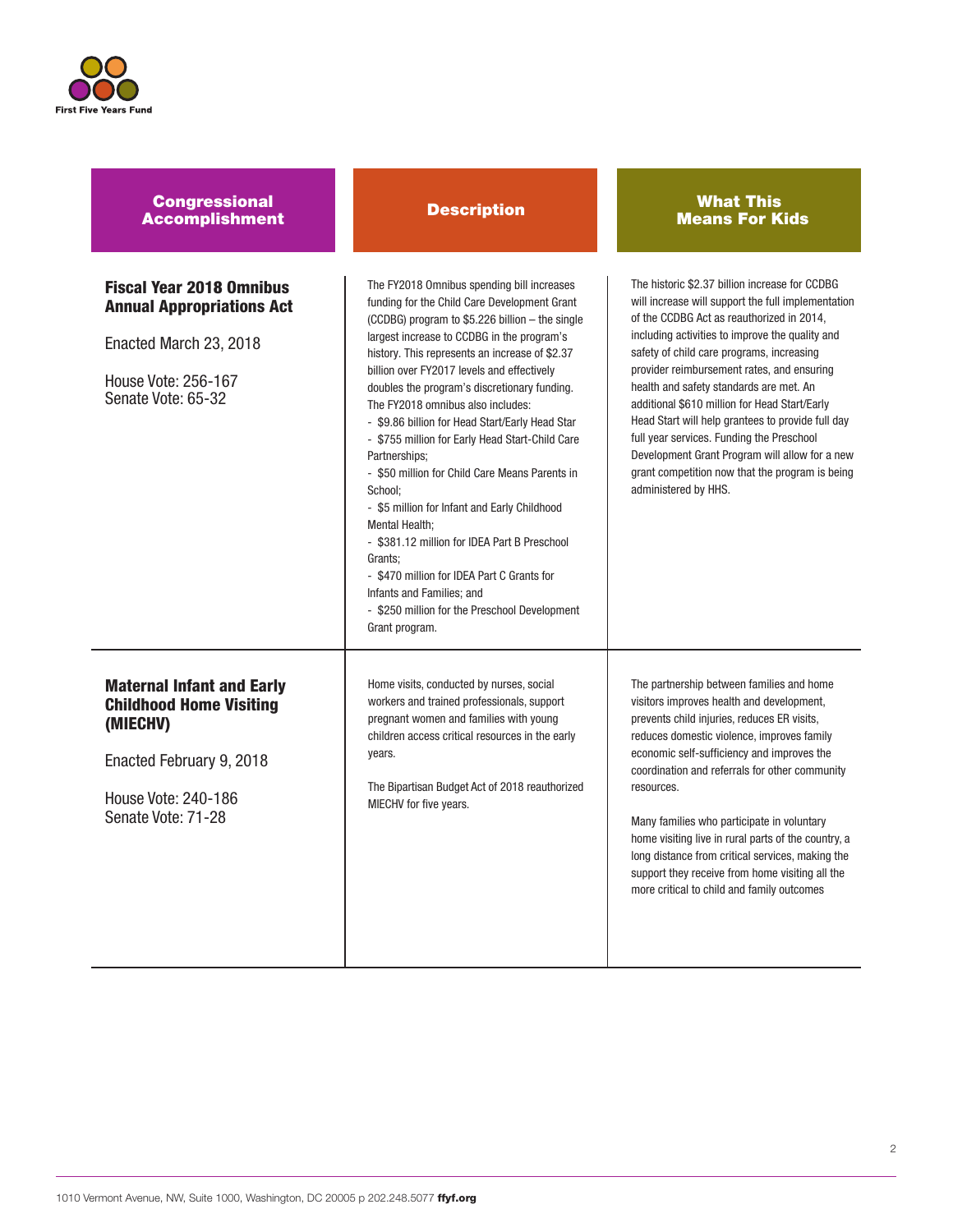

## **Congressional** Accomplishment Description What This

## Child and Dependent Care Tax Credit (CDCTC)

Updated June 7, 2001

House Vote: 240-154 Senate Vote: 58-33

- The Promoting Affordable Childcare for Everyone (PACE) Act (S.208) was introduced by Sen. King (I-ME) and Sen. Burr (R-OK) on January 24, 2017. It would make the CDCTC refundable, increase the rate of the credit, and adjust for inflation after 2017.
- Its companion bill (H.R. 3632) was introduced by Rep. Yoder (R-KS) and Rep. Murphy (D-FL) on July 28, 2017.

The Child and Dependent Care Tax Credit (CDCTC) was last updated under the Economic Growth and Tax Relief Reconciliation Act of 2001. Families may claim eligible child care expenses up to \$3,000/child or up to \$6,000 for two or more children in order for parents to work, go to school or actively look for work. The CDCTC provides a non-refundable tax credit of 20-35 percent of the first \$3,000 spent on care for one child, and 20-35 percent of the first \$6,000 spent on care for two or more children.

## Means For Kids

The mounting costs of child care can rival housing and in-state college tuition, which puts the cost beyond the reach of many working families. Accessing the CDCTC helps working families afford quality child care, which prepares children for kindergarten and strengthens the economic security of families by enabling parents to work full time.

## Child Care Development Block Grant (CCDBG)

Enacted November 19, 2014

House Vote: Voice Vote Senate Vote: 98-1

First enacted in 1996, CCDBG is the primary federal funding source providing financial assistance to low-income working families that access child care.

The reauthorization incorporated feedback from local, state and national advocates with improvements to child care safety, quality, access, affordability and continuity of care.

Reauthorization updates the statutes governing the biggest federal program supporting young children to reflect necessary reforms. These reforms ensure more children from low-income backgrounds can access quality child care that is safe, healthy and promotes learning and development.